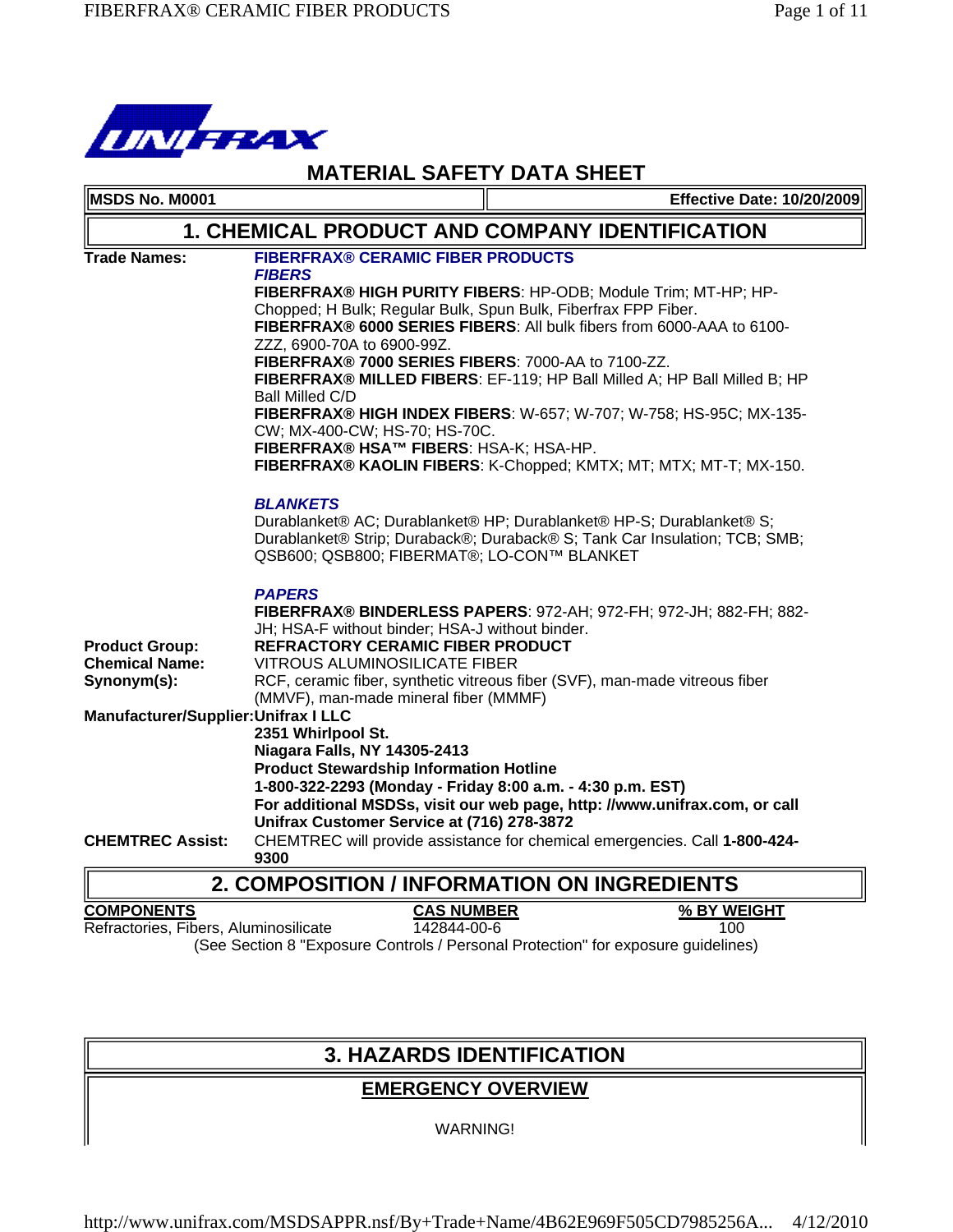POSSIBLE CANCER HAZARD BY INHALATION. (See Section 11 for more information)

#### **CHRONIC EFFECT**

There has been no increased incidence of respiratory disease in studies examining occupationally exposed workers. In animal studies, long-term laboratory exposure to doses hundreds of times higher than normal occupational exposures has produced fibrosis, lung cancer, and mesothelioma in rats or hamsters. The fibers used in those studies were specially sized to maximize rodent respirability.

#### **OTHER POTENTIAL EFFECTS**

#### **TARGET ORGANS:**

Respiratory Tract (nose & throat), Eyes, Skin

#### **RESPIRATORY TRACT (nose & throat) IRRITATION:**

If inhaled in sufficient quantity, may cause temporary, mild mechanical irritation to respiratory tract. Symptoms may include scratchiness of the nose or throat, cough or chest discomfort.

#### **EYE IRRITATION:**

May cause temporary, mild mechanical irritation. Fibers may be abrasive; prolonged contact may cause damage to the outer surface of the eye.

#### **SKIN IRRITATION:**

May cause temporary, mild mechanical irritation. Exposure may also result in inflammation, rash or itching.

#### **GASTROINTESTINAL IRRITATION:**

Unlikely route of exposure.

#### **MEDICAL CONDITIONS AGGRAVATED BY EXPOSURE:**

Pre-existing medical conditions, including dermatitis, asthma or chronic lung disease may be aggravated by exposure; individuals who have a history of allergies may experience greater amounts of skin and respiratory irritation.

#### **HAZARD CLASSIFICATION**

Although studies, involving occupationally exposed workers, have not identified any increased incidence of respiratory disease, results from animal testing have been used as the basis for hazard classification. In each of the following cases, the conclusions are qualitative only and do not rest upon any quantitative analysis suggesting that the hazard actually may occur at current occupational exposure levels.

In October 2001, the **International Agency for Research on Cancer (IARC)** confirmed that Group 2b (possible human carcinogen) remains the appropriate IARC classification for RCF.

The Seventh Annual Report on Carcinogens (1994), prepared by the **National Toxicology Program (NTP),** classified respirable RCF as "reasonably anticipated" to be a carcinogen.

The **American Conference of Governmental Industrial Hygienists (ACGIH)** has classified RCF as "A2- Suspected Human Carcinogen."

The **Commission of The European Communities (DG XI)** has classified RCF as a substance that should be regarded as if it is carcinogenic to man.

The **State of California**, pursuant to Proposition 65, The Safe Drinking Water and Toxic Enforcement Act of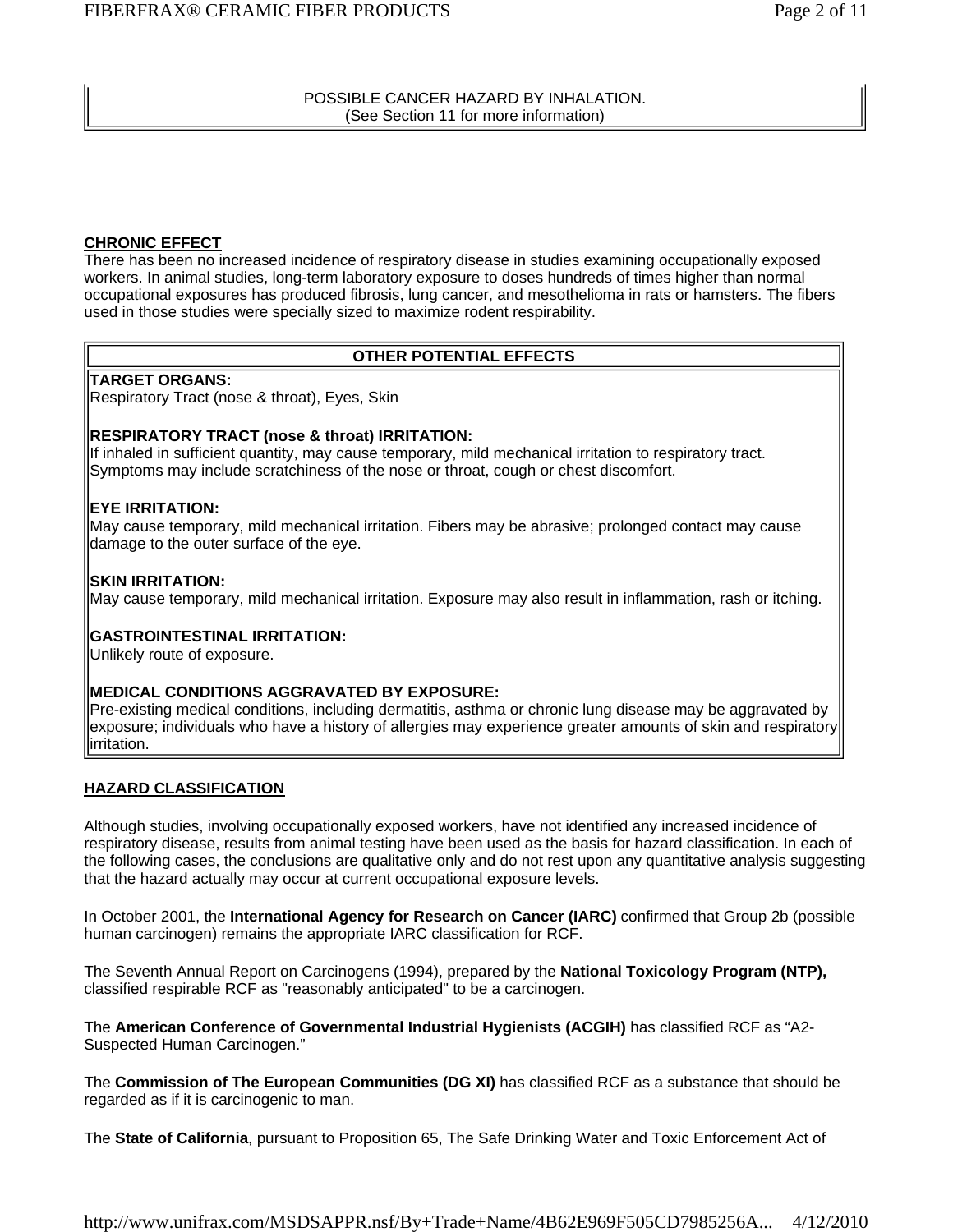1986, has listed "ceramic fibers (airborne fibers of respirable size)" as a chemical known to the State of California to cause cancer.

The **Canadian Environmental Protection Agency (CEPA)** has classified RCF as "probably carcinogenic" (Group 2).

The **Canadian Workplace Hazardous Materials Information System (WHMIS)** – RCF is classified as Class D2A – Materials Causing Other Toxic Effects

#### The **Hazardous Materials Identification System (HMIS)** –

(\* denotes potential for chronic effects) Health 1<sup>\*</sup> Flammability 0 Reactivity 0 Personal Protection Index: X (Employer Determined)

### **4. FIRST AID MEASURES**

#### **FIRST AID PROCEDURES**

#### **RESPIRATORY TRACT (nose & throat) IRRITATION:**

If respiratory tract irritation develops, move the person to a dust free location. Get medical attention if the irritation continues. See Section 8 for additional measures to reduce or eliminate exposure.

#### **EYE IRRITATION:**

If eyes become irritated, flush immediately with large amounts of lukewarm water for at least 15 minutes. Eyelids should be held away from the eyeball to ensure thorough rinsing. Do not rub eyes. Get medical attention if irritation persists.

#### **SKIN IRRITATION:**

If skin becomes irritated, remove soiled clothing. Do not rub or scratch exposed skin. Wash area of contact thoroughly with soap and water. Using a skin cream or lotion after washing may be helpful.

#### **GASTROINTESTINAL IRRITATION:**

If gastrointestinal tract irritation develops, move the person to a dust free environment.

#### **NOTES TO PHYSICIANS:**

Skin and respiratory effects are the result of temporary, mild mechanical irritation; fiber exposure does not result in allergic manifestations.

|                    |                        |           | <b>5. FIRE FIGHTING MEASURES</b> |            |  |
|--------------------|------------------------|-----------|----------------------------------|------------|--|
| <b>NFPA Codes:</b> | <b>Flammability: 0</b> | Health: 1 | <b>Reactivity: 0</b>             | Special: 0 |  |

**NFPA Unusual Hazards:** None **Flammable Properties:** None **Flash Point:** None **Hazardous Decomposition Products:** None **Unusual Fire and Explosion Hazard:** None **Extinguishing Media:** Use extinguishing media suitable for type of surrounding fire.

# **6. ACCIDENTAL RELEASE MEASURES**

http://www.unifrax.com/MSDSAPPR.nsf/By+Trade+Name/4B62E969F505CD7985256A... 4/12/2010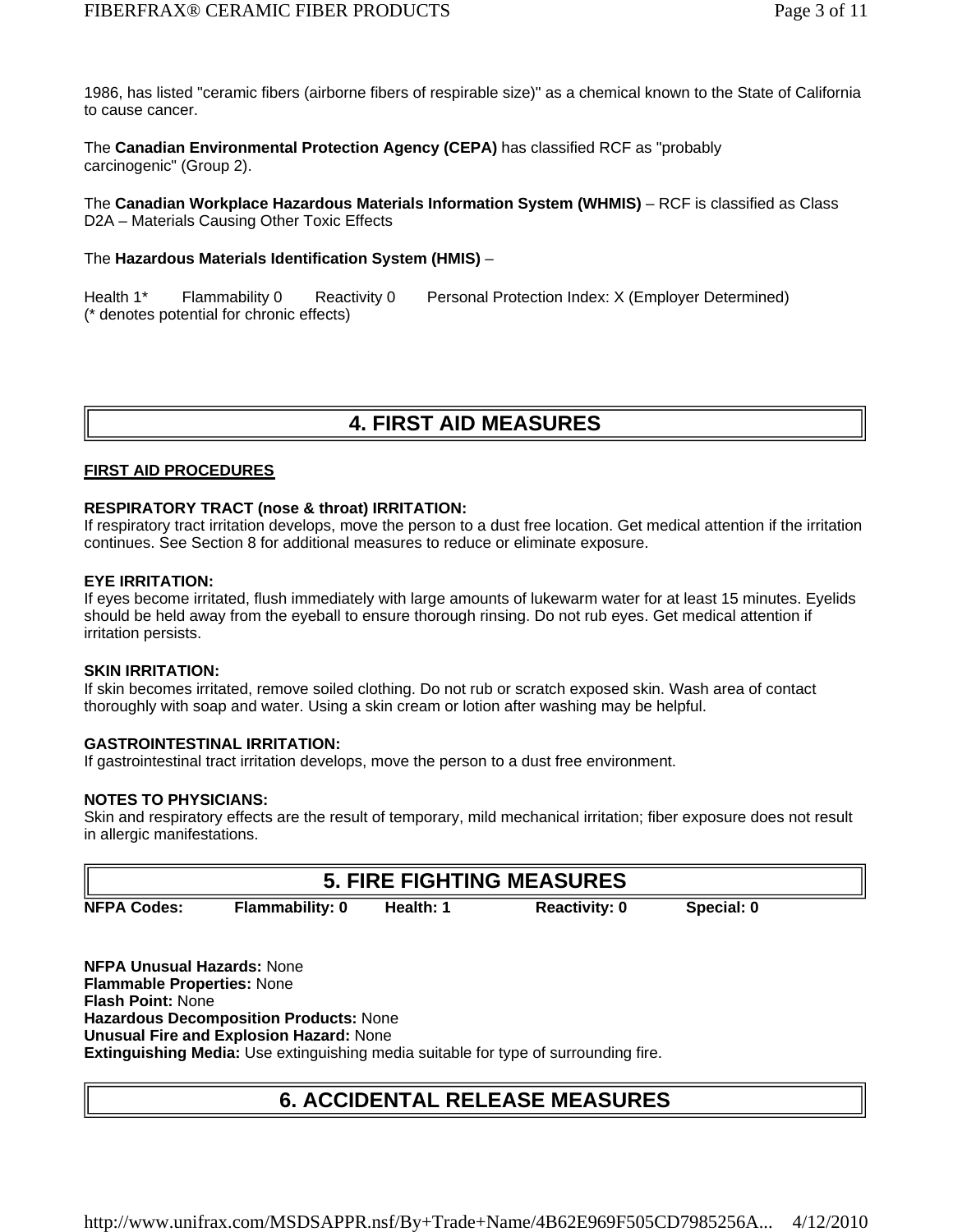#### **SPILL PROCEDURES**

Minimize creating airborne dust. Dust suppressing cleaning methods such as wet sweeping or vacuuming should be used to clean the work area. If vacuuming, the vacuum must be equipped with a HEPA filter. Compressed air or dry sweeping should not be used for cleaning.

# **7. HANDLING AND STORAGE**

#### **STORAGE**

Store in original container in a dry area. Keep container closed when not in use.

#### **HANDLING**

Handle ceramic fiber carefully. Limit use of power tools unless in conjunction with local exhaust. Use hand tools whenever possible. Frequently clean the work area with HEPA filtered vacuum or wet sweeping to minimize the accumulation of debris. Do not use compressed air for clean-up.

#### **EMPTY CONTAINERS**

Product packaging may contain residue. Do not reuse.

# **8. EXPOSURE CONTROLS/PERSONAL PROTECTION**

#### **EXPOSURE GUIDELINES**

| <b>COMPONENTS</b>        | <b>IOSHA PEL</b>    | <b>IMANUFACTURER REG</b>  |  |
|--------------------------|---------------------|---------------------------|--|
| Refractories, Fibers,    | IlNone Established* | $  0.5$ f/cc, 8-hr. TWA** |  |
| <b>IIAluminosilicate</b> |                     |                           |  |

**\*** There is no specific regulatory standard for RCF in the U.S. OSHA's "Particulate Not Otherwise Regulated

(PNOR)" standard [29 CFR 1910.1000, Subpart Z, Air Contaminants] applies generally; Total Dust 15 mg/m<sup>3</sup>;

#### Respirable Fraction 5 mg/m<sup>3</sup>.

\*\* The Refractory Ceramic Fibers Coalition (RCFC) has sponsored comprehensive toxicology and epidemiology studies to identify potential RCF-related health effects [see Section 11 for more details], consulted experts familiar with fiber and particle science, conducted a thorough review of the RCF-related scientific literature, and further evaluated the data in a state-of-the-art quantitative risk assessment. Based on these efforts and in the absence of an OSHA PEL, RCFC has adopted a recommended exposure guideline, as measured under NIOSH Method 7400 B. The manufacturers' REG is intended to promote occupational health and safety through prudent exposure control and reduction and it reflects relative technical and economic feasibility as determined by extensive industrial hygiene monitoring efforts undertaken pursuant to an agreement with the U.S. Occupational Safety and Health Administration (OSHA).

#### **OTHER OCCUPATIONAL EXPOSURE LEVELS (OEL)**

RCF-related occupational exposure limits vary internationally. Regulatory OEL examples include: Canada – 0.2 to 1.0 f/cc; Non-regulatory OEL examples include: ACGIH TLV 0.2 f/cc; RCFC REG 0.5 f/cc. The objectives and criteria underlying each of these OEL decisions also vary. The evaluation of occupational exposure limits and determining their relative applicability to the workplace is best performed, on a case-by-case basis, by a qualified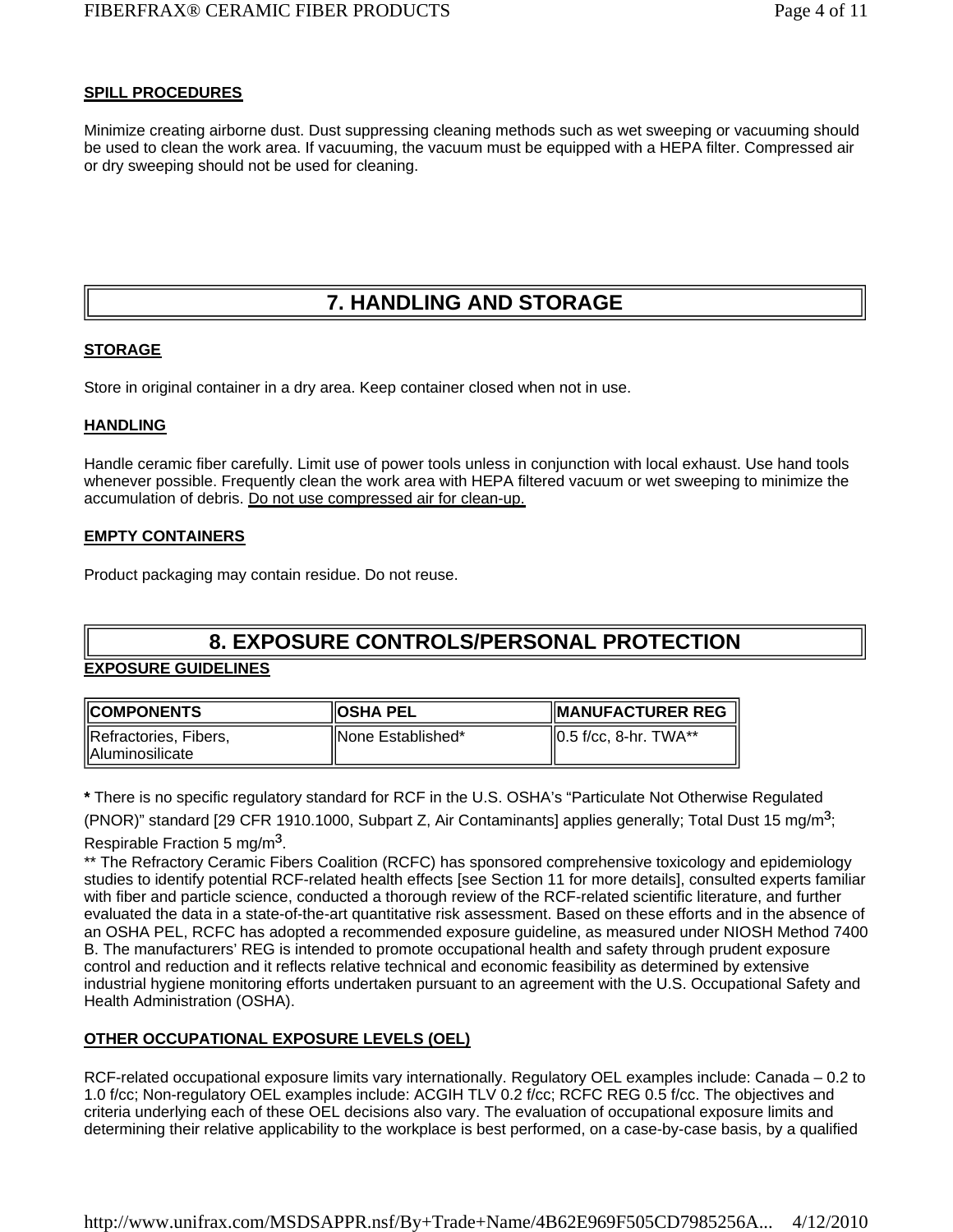Industrial Hygienist.

#### **ENGINEERING CONTROLS**

Use engineering controls such as local exhaust ventilation, point of generation dust collection, down draft work stations, emission controlling tool designs, and materials handling equipment designed to minimize airborne fiber emissions.

#### **PERSONAL PROTECTION EQUIPMENT**

#### **Respiratory Protection – RCF:**

When engineering and/or administrative controls are insufficient to maintain workplace concentrations within the 0.5 f/cc REG, the use of appropriate respiratory protection, pursuant to the requirements of OSHA Standards 29 CFR 1910.134 and 29 CFR 1926.103, is recommended. The following information is provided as an example of appropriate respiratory protection for aluminosilicate fibers. The evaluation of workplace hazards and the identification of appropriate respiratory protection is best performed, on a case by case basis, by a qualified Industrial Hygienist.

| <b>MANUFACTURER'S RESPIRATORY PROTECTION RECOMMENDATIONS</b><br>WHEN HANDLING RCF PRODUCTS                                                           |                                                                                                                                                              |  |
|------------------------------------------------------------------------------------------------------------------------------------------------------|--------------------------------------------------------------------------------------------------------------------------------------------------------------|--|
| <b>Respirable Airborne Fiber Concentration</b><br>(levels are 8-hr. time-weighted averages)                                                          | <b>Respirator Recommendation I</b>                                                                                                                           |  |
| Not yet determined but expected to be below 5.0 f/cc<br>based on operation                                                                           | A respirator with a filter efficiency of at least 95%                                                                                                        |  |
| "Reliably" less than 0.5 f/cc                                                                                                                        | Optional                                                                                                                                                     |  |
| $\parallel$ 0.5 f/cc to 5.0 f/cc                                                                                                                     | A single use respirator or half-face, air purifying<br>respirator with a filter efficiency of at least 95%                                                   |  |
| 15.0 f/cc to 25 f/cc                                                                                                                                 | Full-facepiece, air purifying respirator equipped with a<br>NIOSH certified particulate filter cartridge with a filter<br>efficiency of at least 95% or PAPR |  |
| lGreater than 25 f/cc                                                                                                                                | PAPR with tight-fitting full facepiece or a supplied air<br>respirator in continuous flow mode                                                               |  |
| When individual workers request respiratory protection<br>as a matter of personal comfort or choice where<br>exposures are "reliably" below 0.5 f/cc | A NIOSH certified respirator, such as a single use<br>particulate respirator with a filter efficiency of at least<br>95%.                                    |  |

†The 95% filter efficiency recommendation is based on NIOSH respirator selection logic sequence for exposure to particulates. Selection of filter efficiency (i.e. 95%, 99% or 99.97%) depends on how much filter leakage can be accepted. Higher filter efficiency means lower filter leakage. Other factors to consider are the NIOSH filter series N, R or P. (N) **N**ot resistant to oil, (R) **R**esistant to oil and (P) oil **P**roof. These recommendations are not designed to limit informed choices, provided that respiratory protection decisions comply with 29 CFR 1910.134.

#### **Other Information:**

- Concentrations based upon an eight-hour time weighted average (TWA) as determined by air samples collected and analyzed pursuant to NIOSH method 7400 (B) for airborne fibers.
- The manufacturer recommends the use of a full-facepiece air purifying respirator equipped with an appropriate particulate filter cartridge during furnace tear-out events and the removal of used RCF to control exposures to airborne fiber and the potential presence of crystalline silica. If exposure levels are known, the respiratory protection chart provided above may be applied.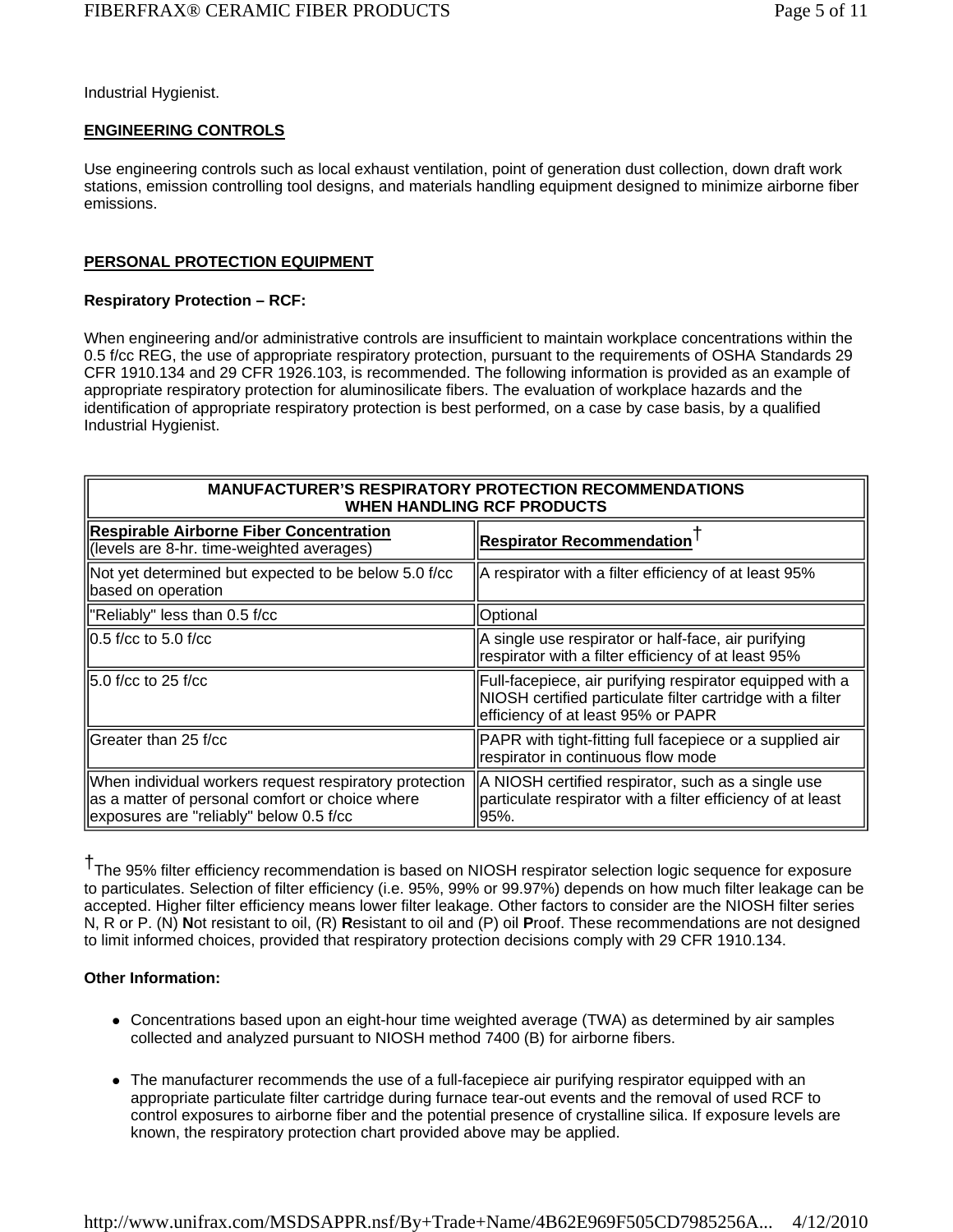Potential exposure to other airborne contaminants should be evaluated by a qualified Industrial Hygienist for the selection of appropriate respiratory protection and air monitoring.

#### **Skin Protection:**

Wear gloves, head coverings and full body clothing as necessary to prevent skin irritation. Washable or disposable clothing may be used. If possible, do not take unwashed clothing home. If soiled work clothing must be taken home, employers should ensure employees are thoroughly trained on the best practices to minimize nonwork dust exposure (e.g., vacuum clothes before leaving the work area, wash work clothing separately, rinse washer before washing other household clothes, etc.).

#### **Eye Protection:**

Wear safety glasses with side shields or other forms of eye protection in compliance with appropriate OSHA standards to prevent eye irritation. The use of contact lenses is not recommended, unless used in conjunction with appropriate eye protection. Do not touch eyes with soiled body parts or materials. If possible, have eyewashing facilities readily available where eye irritation can occur.

| <b>ODOR AND APPEARANCE:</b><br><b>CHEMICAL FAMILY:</b><br><b>BOILING POINT:</b><br><b>WATER SOLUBILITY (%):</b><br><b>MELTING POINT:</b><br><b>SPECIFIC GRAVITY:</b><br><b>VAPOR PRESSURE:</b><br>pH:<br><b>VAPOR DENSITY</b> (Air = 1):<br>% VOLATILE:<br>MOLECULAR FORMULA: | White, odorless, fibrous material<br>Vitreous Aluminosilicate Fibers<br>Not Applicable<br>Not Soluble in Water<br>1760° C (3200° F)<br>$2.50 - 2.75$<br>Not Applicable<br>Not Applicable<br>Not Applicable<br>Not Applicable<br>Not Applicable |  |  |
|-------------------------------------------------------------------------------------------------------------------------------------------------------------------------------------------------------------------------------------------------------------------------------|------------------------------------------------------------------------------------------------------------------------------------------------------------------------------------------------------------------------------------------------|--|--|
| <b>10. STABILITY AND REACTIVITY</b>                                                                                                                                                                                                                                           |                                                                                                                                                                                                                                                |  |  |
| <b>CHEMICAL STABILITY:</b><br>INCOMPATIBILITY:                                                                                                                                                                                                                                | Stable under conditions of normal use.<br>Soluble in hydrofluoric acid, phosphoric acid, and concentrated<br>alkali.                                                                                                                           |  |  |
| <b>CONDITIONS TO AVOID:</b><br><b>HAZARDOUS DECOMPOSITION</b><br><b>PRODUCTS:</b><br>HAZARDOUS POLYMERIZATION:                                                                                                                                                                | None.<br>None.<br>Not Applicable.                                                                                                                                                                                                              |  |  |
|                                                                                                                                                                                                                                                                               |                                                                                                                                                                                                                                                |  |  |

# **HEALTH DATA SUMMARY**

**Epidemiological studies of RCF production workers have indicated no increased incidence of respiratory disease nor other significant health effects. In animal studies, long-term, high-dose inhalation exposure resulted in the development of respiratory disease in rats and hamsters.**

**11. TOXICOLOGICAL INFORMATION**

#### **EPIDEMIOLOGY**

In order to determine possible human health effects following RCF exposure,the University of Cincinnati in the United States and the Institute of Occupational Medicine (IOM) in Europe have conducted medical surveillance studies on RCF workers in U.S. and European manufacturing facilities. The University of Cincinnati study has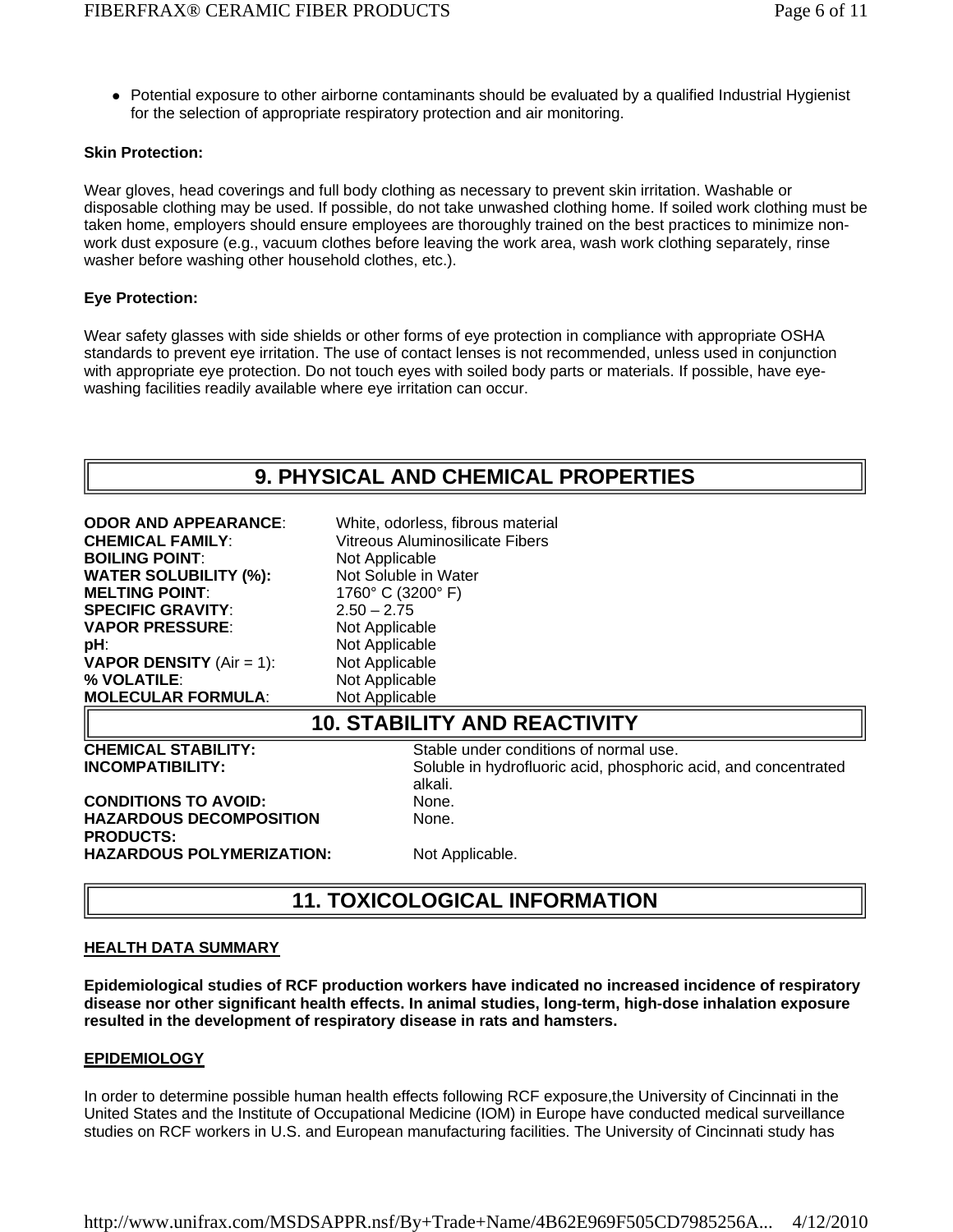been in progress for over 20-years, collecting data from respiratory questionnaires, lung function tests, chest Xrays, exposure monitoring, and worker mortality.

The results of this study of RCF plant workers exposed from 1953 to the present have shown (LeMasters *et al*, 2003):

- No excess mortality related to all deaths, all cancers, or lung cancer
- No statistically significant increase in interstitial findings (fibrosis), and
- No mesotheliomas or increase in lung cancer

The initial cross-sectional spirometry studies in the U.S. (LeMasters *et al.*1998) and Europe (Cowie *et al.*2001) revealed lung function decrements in the RCF-exposed cohort that were associated with heavier historical exposures. Subsequently, longitudinal studies have revealed no RCF exposure related decrements in lung function associated with current exposure levels.

Through 1996, pleural plaques seen on chest X-rays in 2.7% of the workers. Pleural plaques are considered a marker of exposure and not disease. The prevalence of pleural plaques has remained relatively constant over time, perhaps as a result of lower current exposure levels.

Thus, this long term epidemiology study has demonstrated an absence of interstitial fibrosis, no increased mortality risk and no decrement in lung function associated with current exposures.

#### **TOXICOLOGY**

Early animal studies of RCF effects by intraperitoneal and intrapleural injections, as well as by inhalation, resulted in mostly negative results. In an effort to eliminate any questions posed by the results of these early studies, a definitive *Maximum Tolerated Dose Study* (MTD) by nose only, lifetime inhalation in rats and hamsters, was designed in the 1980s. The MTD study appeared to confirm that RCF was an animal carcinogen under certain test conditions, e.g., extremely high concentrations of approximately 200 f/cc inhaled directly into the lungs.

A later review of the MTD pathology indicated that the animals' lungs were likely "overloaded" because of large quantities of non-fibrous particles, and that this overload condition was likely responsible for the disease observed. In fact, evaluation of the aerosol samples used confirmed the presence of significant quantities of particulate matter.

In a subsequent multi-dose animal inhalation study at 25 f/cc, 75 f/cc, and 115 f/cc; a *no observed effect level*  (NOEL) was found at 25 f/cc. This level is 50 times the RCFC recommended REG of 0.5 f/cc for humans.

To obtain more epidemiology or toxicology information, please call the toll free telephone number for the Unifrax Product Stewardship Program found in Section 16 - Other Information.

# **12. ECOLOGICAL INFORMATION**

No ecological concerns have been identified.

# **13. DISPOSAL CONSIDERATIONS**

#### **WASTE MANAGEMENT**

To prevent waste materials from becoming airborne during waste storage, transportation and disposal, a covered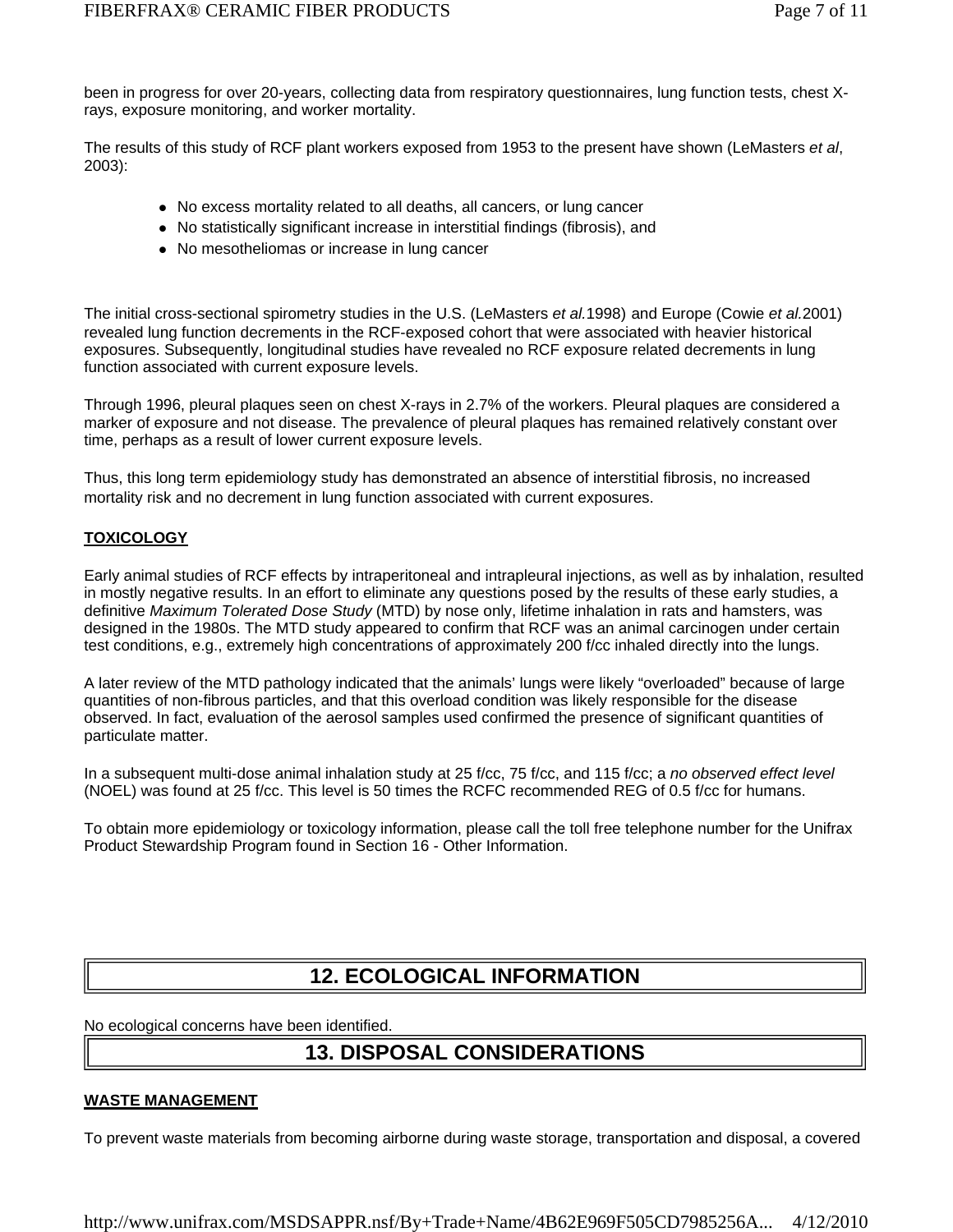container or plastic bagging is recommended.

#### **DISPOSAL**

RCF, as manufactured, is not classified as a hazardous waste according to Federal regulations (40 CFR 261). Any processing, use, alteration or chemical additions to the product, as purchased, may alter the disposal requirements. Under Federal regulations, it is the waste generator's responsibility to properly characterize a waste material, to determine if it is a "hazardous" waste. Check local, regional, state or provincial regulations to identify all applicable disposal requirements.

### **14. TRANSPORT INFORMATION**

#### **U.S. DEPARTMENT OF TRANSPORTATION (DOT)**

| Hazard Class: | Not Regulated  | United Nations (UN) Number: | Not Applicable      |
|---------------|----------------|-----------------------------|---------------------|
| Labels:       | Not Applicable | North America (NA) Number:  | Not Applicable      |
| Placards:     | Not Applicable | Bill of Lading:             | <b>Product Name</b> |

#### **INTERNATIONAL**

Canadian TDG Hazard Class & PIN: Not regulated Not classified as dangerous goods under ADR (road), RID (train) or IMDG (ship).

# **15. REGULATORY INFORMATION**

#### **UNITED STATES REGULATIONS**

| EPA:               | Superfund Amendments and Reauthorization Act (SARA) Title III - This product                    |
|--------------------|-------------------------------------------------------------------------------------------------|
|                    | does not contain any substances reportable under Sections 302, 304, 313, (40 CFR                |
|                    | 372). Sections 311 and 312 (40 CFR 370) apply (delayed hazard).                                 |
|                    | Toxic Substances Control Act (TSCA) - RCF has been assigned a CAS number;                       |
|                    | however, it is an "article" under TSCA and therefore exempt from listing on the TSCA            |
|                    | inventory.                                                                                      |
|                    | <b>Comprehensive Environmental Response, Compensation and Liability Act</b>                     |
|                    | (CERCLA) and the Clean Air Act (CAA) - RCF contains fibers with an average                      |
|                    | diameter greater than one micron and thus is not considered a hazardous air                     |
|                    | pollutant.                                                                                      |
| <b>OSHA:</b>       | Comply with Hazard Communication Standards 29 CFR 1910.1200 and 29 CFR                          |
|                    | 1926.59 and the Respiratory Protection Standards 29 CFR 1910.134 and 29 CFR                     |
|                    | 1926.103.                                                                                       |
| <b>California:</b> | Ceramic fibers (airborne particles of respirable size)" is listed in <b>Proposition 65, The</b> |
|                    | Safe Drinking Water and Toxic Enforcement Act of 1986 as a chemical known to                    |
|                    | the State of California to cause cancer.                                                        |
| Other              | RCF products are not known to be regulated by states other than California;                     |
| States:            | however, state and local OSHA and EPA regulations may apply to these products. If               |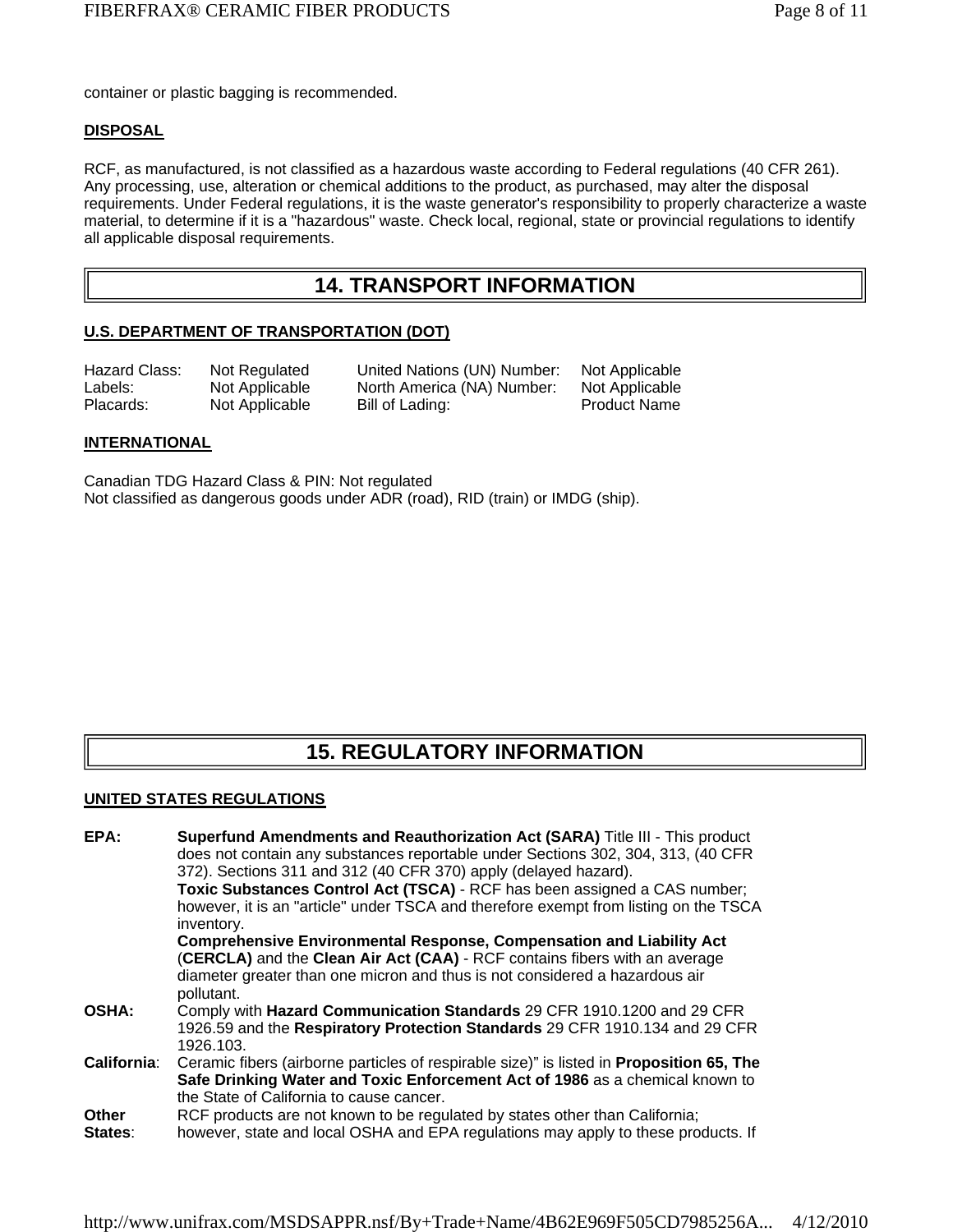in doubt, contact your local regulatory agency.

#### **INTERNATIONAL REGULATIONS**

| Canada:  | <b>Canadian Workplace Hazardous Materials Information System (WHMIS)</b> – RCF       |
|----------|--------------------------------------------------------------------------------------|
|          | is classified as Class D2A - Materials Causing Other Toxic Effects                   |
|          | <b>Canadian Environmental Protection Act (CEPA)</b> - All substances in this product |
|          | are listed, as required, on the Domestic Substance List (DSL)                        |
| European | European Directive 97/69/EC classified RCF as a Category 2 carcinogen; that is it    |
| Union:   | "should be regarded as if it is carcinogenic to man."                                |
|          | <b>16. OTHER INFORMATION</b>                                                         |

#### **RCF DEVITRIFICATION**

As produced, all RCF fibers are vitreous (glassy) materials which do not contain crystalline silica. Continued exposure to elevated temperatures may cause these fibers to devitrify (become crystalline). The first crystalline formation (mullite) begins to occur at approximately 985° C (1805° F). Crystalline phase silica may begin to form at temperatures of approximately 1200° C (2192° F). When the glass RCF fibers devitrify, they form a mixed mineral crystalline silica containing dust. The crystalline silica is trapped in grain boundaries within a matrix predominately consisting of mullite. The occurrence and extent of crystalline phase formation is dependent on the duration and temperature of exposure, fiber chemistry and/or the presence of fluxing agents. The presence of crystalline phases can be confirmed only through laboratory analysis of the "hot face" fiber.

IARC's evaluation of crystalline silica states "Crystalline silica inhaled in the form of quartz or cristobalite from occupational sources is carcinogenic to humans (Group 1)" and additionally notes "carcinogenicity in humans was not detected in all industrial circumstances studied." IARC also studied mixed mineral crystalline silica containing dusts such as coal dusts (containing 5 – 15 % crystalline silica) and diatomaceous earth without seeing any evidence of disease. (IARC Monograph Vol. 68, 1997). NTP lists all polymorphs of crystalline silica amongst substances which may "reasonably be anticipated to be carcinogens".

IARC and NTP did not evaluate after-service RCF, which may contain various crystalline phases. However, an analysis of after-service RCF samples obtained pursuant to an exposure monitoring agreement with the USEPA, found that in the furnace conditions sampled, most did not contain detectable levels of crystalline silica. Other relevant RCF studies found that (1) simulated after-service RCF showed little, or no, activity where exposure was by inhalation or by intraperitoneal injection; and (2) after-service RCF was not cytotoxic to macrophage-like cells at concentrations up to 320 g/cm<sup>2</sup> - by comparison, pure quartz or cristobalite were significantly active at much

lower levels (circa 20 g/cm<sup>2</sup>).

#### **RCF AFTER-SERVICE REMOVAL**

Respiratory protection should be provided in compliance with OSHA standards. During removal operations, a full face respirator is recommended to reduce inhalation exposure along with eye and respiratory tract irritation. A specific evaluation of workplace hazards and the identification of appropriate respiratory protection is best performed, on a case by case basis, by a qualified industrial hygiene professional.

#### **PRODUCT STEWARDSHIP PROGRAM**

Unifrax I LLC has established a program to provide customers with up-to-date information regarding the proper use and handling of refractory ceramic fiber. In addition, Unifrax I LLC has also established a program to monitor airborne fiber concentrations at customer facilities. If you would like more information about this program, please call the Unifrax I LLC Product Stewardship Information Hotline at 1-800-322-2293.

The Refractory Ceramic Fibers Coalition (RCFC) and the U.S. Occupational Safety and Health Administration (OSHA) introduced a voluntary worker protection program entitled PSP HTW (High Temperature Wools), a comprehensive, multi-faceted risk management program designed to control and reduce workplace exposures to refractory ceramic fiber (RCF). Unifrax I LLC, as a member of RCFC, is participating in this highly acclaimed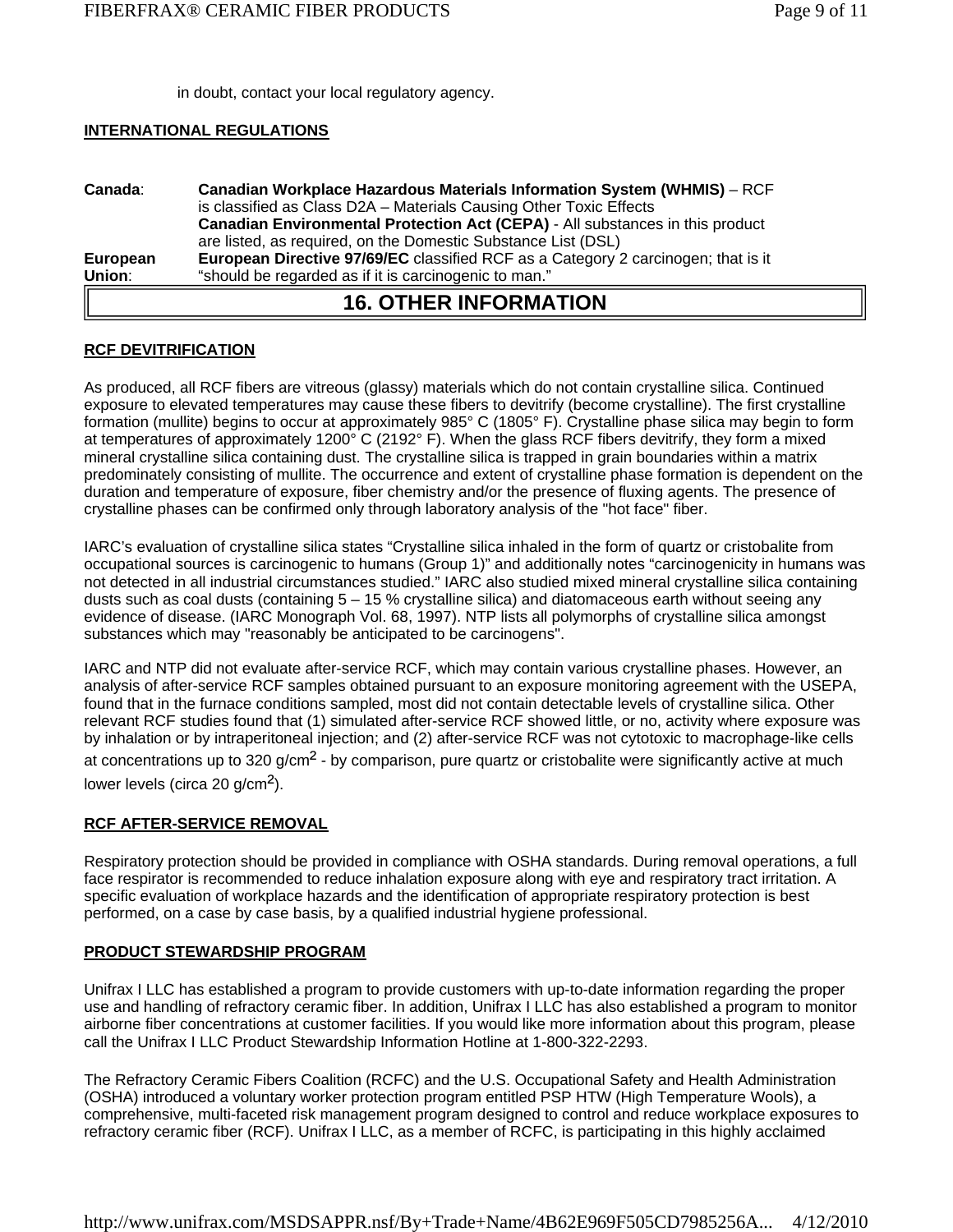product stewardship program. For more information regarding PSP HTW, please call the Unifrax I LLC's Product Stewardship Information Hotline at 1-800-322-2293 or refer to the RCFC web site: http://www.rcfc.net.

#### **DEFINITIONS**

| ADR:<br>Carriage of Dangerous Goods by Road (International Regulation)<br>CAA:<br>Clean Air Act<br>CAS:<br><b>Chemical Abstracts Service</b><br><b>CERCLA:</b><br>Comprehensive Environmental Response, Compensation and Liability Act<br><b>DSL:</b><br>Domestic Substances List<br>EPA:<br><b>Environmental Protection Agency</b><br>EU:<br>European Union<br>$f / cc$ :<br>Fibers per cubic centimeter<br>HEPA:<br>High Efficiency Particulate Air<br>HMIS:<br>Hazardous Materials Identification System<br>HTW:<br><b>High Temperature Wools</b><br>IARC:<br>International Agency for Research on Cancer<br><b>IATA:</b><br>International Air Transport Association<br>IMDG:<br>International Maritime Dangerous Goods Code<br>$mg/m3$ :<br>Milligrams per cubic meter of air<br>mmpcf:<br>Million particles per cubic meter<br>NFPA:<br><b>National Fire Protection Association</b><br>NIOSH:<br>National Institute for Occupational Safety and Health<br><b>OSHA:</b><br>Occupational Safety and Health Administration<br>29 CFR 1910.134 & 1926.103: OSHA Respiratory Protection Standards<br>29 CFR 1910.1200 & 1926.59: OSHA Hazard Communication Standards<br>PEL:<br>Permissible Exposure Limit (OSHA)<br><b>Product Identification Number</b><br>PIN:<br><b>PNOC:</b><br>Particulates Not Otherwise Classified<br><b>PNOR:</b><br>Particulates Not Otherwise Regulated<br><b>PSP:</b><br>Product Stewardship Program<br><b>RCFC:</b><br><b>Refractory Ceramic Fibers Coalition</b><br><b>RCRA:</b><br><b>Resource Conservation and Recovery Act</b><br><b>REG:</b><br>Recommended Exposure Guideline (RCFC)<br><b>REL:</b><br>Recommended Exposure Limit (NIOSH)<br>Carriage of Dangerous Goods by Rail (International Regulations)<br>RID:<br>Superfund Amendments and Reauthorization Act<br><b>SARA:</b><br><b>SARA Title III:</b><br><b>Emergency Planning and Community Right to Know Act</b><br><b>SARA Section 302:</b><br><b>Extremely Hazardous Substances</b><br><b>SARA Section 304:</b><br><b>Emergency Release</b><br>MSDS/List of Chemicals and Hazardous Inventory<br><b>SARA Section 311:</b><br><b>SARA Section 312:</b><br><b>Emergency and Hazardous Inventory</b><br><b>SARA Section 313:</b><br><b>Toxic Chemicals and Release Reporting</b><br>STEL:<br>Short Term Exposure Limit`<br>SVF:<br><b>Synthetic Vitreous Fiber</b><br>TDG:<br><b>Transportation of Dangerous Goods</b><br>TLV:<br>Threshold Limit Value (ACGIH)<br><b>TSCA:</b><br><b>Toxic Substances Control Act</b><br>TWA:<br><b>Time Weighted Average</b><br>WHMIS: | <b>ACGIH:</b> | American Conference of Governmental Industrial Hygienists |
|-----------------------------------------------------------------------------------------------------------------------------------------------------------------------------------------------------------------------------------------------------------------------------------------------------------------------------------------------------------------------------------------------------------------------------------------------------------------------------------------------------------------------------------------------------------------------------------------------------------------------------------------------------------------------------------------------------------------------------------------------------------------------------------------------------------------------------------------------------------------------------------------------------------------------------------------------------------------------------------------------------------------------------------------------------------------------------------------------------------------------------------------------------------------------------------------------------------------------------------------------------------------------------------------------------------------------------------------------------------------------------------------------------------------------------------------------------------------------------------------------------------------------------------------------------------------------------------------------------------------------------------------------------------------------------------------------------------------------------------------------------------------------------------------------------------------------------------------------------------------------------------------------------------------------------------------------------------------------------------------------------------------------------------------------------------------------------------------------------------------------------------------------------------------------------------------------------------------------------------------------------------------------------------------------------------------------------------------------------------------------------------------------------------------------------------------------------------------------------------------------------------------------------------------------------------------------|---------------|-----------------------------------------------------------|
|                                                                                                                                                                                                                                                                                                                                                                                                                                                                                                                                                                                                                                                                                                                                                                                                                                                                                                                                                                                                                                                                                                                                                                                                                                                                                                                                                                                                                                                                                                                                                                                                                                                                                                                                                                                                                                                                                                                                                                                                                                                                                                                                                                                                                                                                                                                                                                                                                                                                                                                                                                       |               |                                                           |
|                                                                                                                                                                                                                                                                                                                                                                                                                                                                                                                                                                                                                                                                                                                                                                                                                                                                                                                                                                                                                                                                                                                                                                                                                                                                                                                                                                                                                                                                                                                                                                                                                                                                                                                                                                                                                                                                                                                                                                                                                                                                                                                                                                                                                                                                                                                                                                                                                                                                                                                                                                       |               |                                                           |
|                                                                                                                                                                                                                                                                                                                                                                                                                                                                                                                                                                                                                                                                                                                                                                                                                                                                                                                                                                                                                                                                                                                                                                                                                                                                                                                                                                                                                                                                                                                                                                                                                                                                                                                                                                                                                                                                                                                                                                                                                                                                                                                                                                                                                                                                                                                                                                                                                                                                                                                                                                       |               |                                                           |
|                                                                                                                                                                                                                                                                                                                                                                                                                                                                                                                                                                                                                                                                                                                                                                                                                                                                                                                                                                                                                                                                                                                                                                                                                                                                                                                                                                                                                                                                                                                                                                                                                                                                                                                                                                                                                                                                                                                                                                                                                                                                                                                                                                                                                                                                                                                                                                                                                                                                                                                                                                       |               |                                                           |
|                                                                                                                                                                                                                                                                                                                                                                                                                                                                                                                                                                                                                                                                                                                                                                                                                                                                                                                                                                                                                                                                                                                                                                                                                                                                                                                                                                                                                                                                                                                                                                                                                                                                                                                                                                                                                                                                                                                                                                                                                                                                                                                                                                                                                                                                                                                                                                                                                                                                                                                                                                       |               |                                                           |
|                                                                                                                                                                                                                                                                                                                                                                                                                                                                                                                                                                                                                                                                                                                                                                                                                                                                                                                                                                                                                                                                                                                                                                                                                                                                                                                                                                                                                                                                                                                                                                                                                                                                                                                                                                                                                                                                                                                                                                                                                                                                                                                                                                                                                                                                                                                                                                                                                                                                                                                                                                       |               |                                                           |
|                                                                                                                                                                                                                                                                                                                                                                                                                                                                                                                                                                                                                                                                                                                                                                                                                                                                                                                                                                                                                                                                                                                                                                                                                                                                                                                                                                                                                                                                                                                                                                                                                                                                                                                                                                                                                                                                                                                                                                                                                                                                                                                                                                                                                                                                                                                                                                                                                                                                                                                                                                       |               |                                                           |
|                                                                                                                                                                                                                                                                                                                                                                                                                                                                                                                                                                                                                                                                                                                                                                                                                                                                                                                                                                                                                                                                                                                                                                                                                                                                                                                                                                                                                                                                                                                                                                                                                                                                                                                                                                                                                                                                                                                                                                                                                                                                                                                                                                                                                                                                                                                                                                                                                                                                                                                                                                       |               |                                                           |
|                                                                                                                                                                                                                                                                                                                                                                                                                                                                                                                                                                                                                                                                                                                                                                                                                                                                                                                                                                                                                                                                                                                                                                                                                                                                                                                                                                                                                                                                                                                                                                                                                                                                                                                                                                                                                                                                                                                                                                                                                                                                                                                                                                                                                                                                                                                                                                                                                                                                                                                                                                       |               |                                                           |
|                                                                                                                                                                                                                                                                                                                                                                                                                                                                                                                                                                                                                                                                                                                                                                                                                                                                                                                                                                                                                                                                                                                                                                                                                                                                                                                                                                                                                                                                                                                                                                                                                                                                                                                                                                                                                                                                                                                                                                                                                                                                                                                                                                                                                                                                                                                                                                                                                                                                                                                                                                       |               |                                                           |
|                                                                                                                                                                                                                                                                                                                                                                                                                                                                                                                                                                                                                                                                                                                                                                                                                                                                                                                                                                                                                                                                                                                                                                                                                                                                                                                                                                                                                                                                                                                                                                                                                                                                                                                                                                                                                                                                                                                                                                                                                                                                                                                                                                                                                                                                                                                                                                                                                                                                                                                                                                       |               |                                                           |
|                                                                                                                                                                                                                                                                                                                                                                                                                                                                                                                                                                                                                                                                                                                                                                                                                                                                                                                                                                                                                                                                                                                                                                                                                                                                                                                                                                                                                                                                                                                                                                                                                                                                                                                                                                                                                                                                                                                                                                                                                                                                                                                                                                                                                                                                                                                                                                                                                                                                                                                                                                       |               |                                                           |
|                                                                                                                                                                                                                                                                                                                                                                                                                                                                                                                                                                                                                                                                                                                                                                                                                                                                                                                                                                                                                                                                                                                                                                                                                                                                                                                                                                                                                                                                                                                                                                                                                                                                                                                                                                                                                                                                                                                                                                                                                                                                                                                                                                                                                                                                                                                                                                                                                                                                                                                                                                       |               |                                                           |
|                                                                                                                                                                                                                                                                                                                                                                                                                                                                                                                                                                                                                                                                                                                                                                                                                                                                                                                                                                                                                                                                                                                                                                                                                                                                                                                                                                                                                                                                                                                                                                                                                                                                                                                                                                                                                                                                                                                                                                                                                                                                                                                                                                                                                                                                                                                                                                                                                                                                                                                                                                       |               |                                                           |
|                                                                                                                                                                                                                                                                                                                                                                                                                                                                                                                                                                                                                                                                                                                                                                                                                                                                                                                                                                                                                                                                                                                                                                                                                                                                                                                                                                                                                                                                                                                                                                                                                                                                                                                                                                                                                                                                                                                                                                                                                                                                                                                                                                                                                                                                                                                                                                                                                                                                                                                                                                       |               |                                                           |
|                                                                                                                                                                                                                                                                                                                                                                                                                                                                                                                                                                                                                                                                                                                                                                                                                                                                                                                                                                                                                                                                                                                                                                                                                                                                                                                                                                                                                                                                                                                                                                                                                                                                                                                                                                                                                                                                                                                                                                                                                                                                                                                                                                                                                                                                                                                                                                                                                                                                                                                                                                       |               |                                                           |
|                                                                                                                                                                                                                                                                                                                                                                                                                                                                                                                                                                                                                                                                                                                                                                                                                                                                                                                                                                                                                                                                                                                                                                                                                                                                                                                                                                                                                                                                                                                                                                                                                                                                                                                                                                                                                                                                                                                                                                                                                                                                                                                                                                                                                                                                                                                                                                                                                                                                                                                                                                       |               |                                                           |
|                                                                                                                                                                                                                                                                                                                                                                                                                                                                                                                                                                                                                                                                                                                                                                                                                                                                                                                                                                                                                                                                                                                                                                                                                                                                                                                                                                                                                                                                                                                                                                                                                                                                                                                                                                                                                                                                                                                                                                                                                                                                                                                                                                                                                                                                                                                                                                                                                                                                                                                                                                       |               |                                                           |
|                                                                                                                                                                                                                                                                                                                                                                                                                                                                                                                                                                                                                                                                                                                                                                                                                                                                                                                                                                                                                                                                                                                                                                                                                                                                                                                                                                                                                                                                                                                                                                                                                                                                                                                                                                                                                                                                                                                                                                                                                                                                                                                                                                                                                                                                                                                                                                                                                                                                                                                                                                       |               |                                                           |
|                                                                                                                                                                                                                                                                                                                                                                                                                                                                                                                                                                                                                                                                                                                                                                                                                                                                                                                                                                                                                                                                                                                                                                                                                                                                                                                                                                                                                                                                                                                                                                                                                                                                                                                                                                                                                                                                                                                                                                                                                                                                                                                                                                                                                                                                                                                                                                                                                                                                                                                                                                       |               |                                                           |
|                                                                                                                                                                                                                                                                                                                                                                                                                                                                                                                                                                                                                                                                                                                                                                                                                                                                                                                                                                                                                                                                                                                                                                                                                                                                                                                                                                                                                                                                                                                                                                                                                                                                                                                                                                                                                                                                                                                                                                                                                                                                                                                                                                                                                                                                                                                                                                                                                                                                                                                                                                       |               |                                                           |
|                                                                                                                                                                                                                                                                                                                                                                                                                                                                                                                                                                                                                                                                                                                                                                                                                                                                                                                                                                                                                                                                                                                                                                                                                                                                                                                                                                                                                                                                                                                                                                                                                                                                                                                                                                                                                                                                                                                                                                                                                                                                                                                                                                                                                                                                                                                                                                                                                                                                                                                                                                       |               |                                                           |
|                                                                                                                                                                                                                                                                                                                                                                                                                                                                                                                                                                                                                                                                                                                                                                                                                                                                                                                                                                                                                                                                                                                                                                                                                                                                                                                                                                                                                                                                                                                                                                                                                                                                                                                                                                                                                                                                                                                                                                                                                                                                                                                                                                                                                                                                                                                                                                                                                                                                                                                                                                       |               |                                                           |
|                                                                                                                                                                                                                                                                                                                                                                                                                                                                                                                                                                                                                                                                                                                                                                                                                                                                                                                                                                                                                                                                                                                                                                                                                                                                                                                                                                                                                                                                                                                                                                                                                                                                                                                                                                                                                                                                                                                                                                                                                                                                                                                                                                                                                                                                                                                                                                                                                                                                                                                                                                       |               |                                                           |
|                                                                                                                                                                                                                                                                                                                                                                                                                                                                                                                                                                                                                                                                                                                                                                                                                                                                                                                                                                                                                                                                                                                                                                                                                                                                                                                                                                                                                                                                                                                                                                                                                                                                                                                                                                                                                                                                                                                                                                                                                                                                                                                                                                                                                                                                                                                                                                                                                                                                                                                                                                       |               |                                                           |
|                                                                                                                                                                                                                                                                                                                                                                                                                                                                                                                                                                                                                                                                                                                                                                                                                                                                                                                                                                                                                                                                                                                                                                                                                                                                                                                                                                                                                                                                                                                                                                                                                                                                                                                                                                                                                                                                                                                                                                                                                                                                                                                                                                                                                                                                                                                                                                                                                                                                                                                                                                       |               |                                                           |
|                                                                                                                                                                                                                                                                                                                                                                                                                                                                                                                                                                                                                                                                                                                                                                                                                                                                                                                                                                                                                                                                                                                                                                                                                                                                                                                                                                                                                                                                                                                                                                                                                                                                                                                                                                                                                                                                                                                                                                                                                                                                                                                                                                                                                                                                                                                                                                                                                                                                                                                                                                       |               |                                                           |
|                                                                                                                                                                                                                                                                                                                                                                                                                                                                                                                                                                                                                                                                                                                                                                                                                                                                                                                                                                                                                                                                                                                                                                                                                                                                                                                                                                                                                                                                                                                                                                                                                                                                                                                                                                                                                                                                                                                                                                                                                                                                                                                                                                                                                                                                                                                                                                                                                                                                                                                                                                       |               |                                                           |
|                                                                                                                                                                                                                                                                                                                                                                                                                                                                                                                                                                                                                                                                                                                                                                                                                                                                                                                                                                                                                                                                                                                                                                                                                                                                                                                                                                                                                                                                                                                                                                                                                                                                                                                                                                                                                                                                                                                                                                                                                                                                                                                                                                                                                                                                                                                                                                                                                                                                                                                                                                       |               |                                                           |
|                                                                                                                                                                                                                                                                                                                                                                                                                                                                                                                                                                                                                                                                                                                                                                                                                                                                                                                                                                                                                                                                                                                                                                                                                                                                                                                                                                                                                                                                                                                                                                                                                                                                                                                                                                                                                                                                                                                                                                                                                                                                                                                                                                                                                                                                                                                                                                                                                                                                                                                                                                       |               |                                                           |
|                                                                                                                                                                                                                                                                                                                                                                                                                                                                                                                                                                                                                                                                                                                                                                                                                                                                                                                                                                                                                                                                                                                                                                                                                                                                                                                                                                                                                                                                                                                                                                                                                                                                                                                                                                                                                                                                                                                                                                                                                                                                                                                                                                                                                                                                                                                                                                                                                                                                                                                                                                       |               |                                                           |
|                                                                                                                                                                                                                                                                                                                                                                                                                                                                                                                                                                                                                                                                                                                                                                                                                                                                                                                                                                                                                                                                                                                                                                                                                                                                                                                                                                                                                                                                                                                                                                                                                                                                                                                                                                                                                                                                                                                                                                                                                                                                                                                                                                                                                                                                                                                                                                                                                                                                                                                                                                       |               |                                                           |
|                                                                                                                                                                                                                                                                                                                                                                                                                                                                                                                                                                                                                                                                                                                                                                                                                                                                                                                                                                                                                                                                                                                                                                                                                                                                                                                                                                                                                                                                                                                                                                                                                                                                                                                                                                                                                                                                                                                                                                                                                                                                                                                                                                                                                                                                                                                                                                                                                                                                                                                                                                       |               |                                                           |
|                                                                                                                                                                                                                                                                                                                                                                                                                                                                                                                                                                                                                                                                                                                                                                                                                                                                                                                                                                                                                                                                                                                                                                                                                                                                                                                                                                                                                                                                                                                                                                                                                                                                                                                                                                                                                                                                                                                                                                                                                                                                                                                                                                                                                                                                                                                                                                                                                                                                                                                                                                       |               |                                                           |
|                                                                                                                                                                                                                                                                                                                                                                                                                                                                                                                                                                                                                                                                                                                                                                                                                                                                                                                                                                                                                                                                                                                                                                                                                                                                                                                                                                                                                                                                                                                                                                                                                                                                                                                                                                                                                                                                                                                                                                                                                                                                                                                                                                                                                                                                                                                                                                                                                                                                                                                                                                       |               |                                                           |
|                                                                                                                                                                                                                                                                                                                                                                                                                                                                                                                                                                                                                                                                                                                                                                                                                                                                                                                                                                                                                                                                                                                                                                                                                                                                                                                                                                                                                                                                                                                                                                                                                                                                                                                                                                                                                                                                                                                                                                                                                                                                                                                                                                                                                                                                                                                                                                                                                                                                                                                                                                       |               |                                                           |
|                                                                                                                                                                                                                                                                                                                                                                                                                                                                                                                                                                                                                                                                                                                                                                                                                                                                                                                                                                                                                                                                                                                                                                                                                                                                                                                                                                                                                                                                                                                                                                                                                                                                                                                                                                                                                                                                                                                                                                                                                                                                                                                                                                                                                                                                                                                                                                                                                                                                                                                                                                       |               |                                                           |
|                                                                                                                                                                                                                                                                                                                                                                                                                                                                                                                                                                                                                                                                                                                                                                                                                                                                                                                                                                                                                                                                                                                                                                                                                                                                                                                                                                                                                                                                                                                                                                                                                                                                                                                                                                                                                                                                                                                                                                                                                                                                                                                                                                                                                                                                                                                                                                                                                                                                                                                                                                       |               |                                                           |
|                                                                                                                                                                                                                                                                                                                                                                                                                                                                                                                                                                                                                                                                                                                                                                                                                                                                                                                                                                                                                                                                                                                                                                                                                                                                                                                                                                                                                                                                                                                                                                                                                                                                                                                                                                                                                                                                                                                                                                                                                                                                                                                                                                                                                                                                                                                                                                                                                                                                                                                                                                       |               |                                                           |
|                                                                                                                                                                                                                                                                                                                                                                                                                                                                                                                                                                                                                                                                                                                                                                                                                                                                                                                                                                                                                                                                                                                                                                                                                                                                                                                                                                                                                                                                                                                                                                                                                                                                                                                                                                                                                                                                                                                                                                                                                                                                                                                                                                                                                                                                                                                                                                                                                                                                                                                                                                       |               |                                                           |
|                                                                                                                                                                                                                                                                                                                                                                                                                                                                                                                                                                                                                                                                                                                                                                                                                                                                                                                                                                                                                                                                                                                                                                                                                                                                                                                                                                                                                                                                                                                                                                                                                                                                                                                                                                                                                                                                                                                                                                                                                                                                                                                                                                                                                                                                                                                                                                                                                                                                                                                                                                       |               |                                                           |
|                                                                                                                                                                                                                                                                                                                                                                                                                                                                                                                                                                                                                                                                                                                                                                                                                                                                                                                                                                                                                                                                                                                                                                                                                                                                                                                                                                                                                                                                                                                                                                                                                                                                                                                                                                                                                                                                                                                                                                                                                                                                                                                                                                                                                                                                                                                                                                                                                                                                                                                                                                       |               |                                                           |
|                                                                                                                                                                                                                                                                                                                                                                                                                                                                                                                                                                                                                                                                                                                                                                                                                                                                                                                                                                                                                                                                                                                                                                                                                                                                                                                                                                                                                                                                                                                                                                                                                                                                                                                                                                                                                                                                                                                                                                                                                                                                                                                                                                                                                                                                                                                                                                                                                                                                                                                                                                       |               |                                                           |
|                                                                                                                                                                                                                                                                                                                                                                                                                                                                                                                                                                                                                                                                                                                                                                                                                                                                                                                                                                                                                                                                                                                                                                                                                                                                                                                                                                                                                                                                                                                                                                                                                                                                                                                                                                                                                                                                                                                                                                                                                                                                                                                                                                                                                                                                                                                                                                                                                                                                                                                                                                       |               |                                                           |
|                                                                                                                                                                                                                                                                                                                                                                                                                                                                                                                                                                                                                                                                                                                                                                                                                                                                                                                                                                                                                                                                                                                                                                                                                                                                                                                                                                                                                                                                                                                                                                                                                                                                                                                                                                                                                                                                                                                                                                                                                                                                                                                                                                                                                                                                                                                                                                                                                                                                                                                                                                       |               | Workplace Hazardous Materials Information System (Canada) |

**Revision Summary:** Sections 3, 8, 11, 15 &16 revised. Replaces 3/5/07 MSDS.